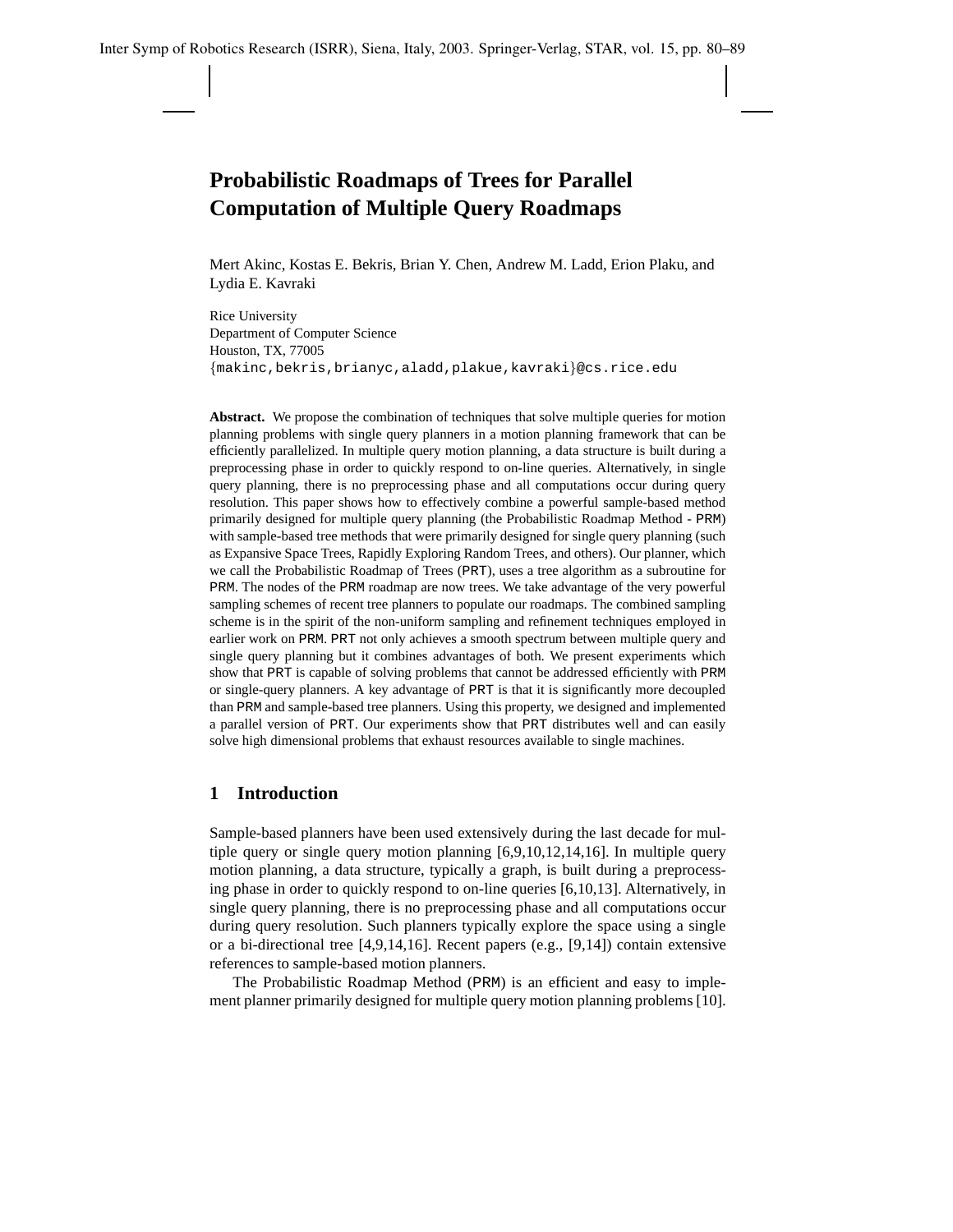

Fig. 1: A scene from our benchmarks. In problem "narrow4h2" each robot must go through two very narrow passages to the outer side of the opposite wall.

PRM operates by sampling "milestones" (configurations) in the free configuration space and connecting them using a local planner. Although a typical implementation uses a very simple local planner and uniform pseudo-random sampling, it has been shown that a variety of alternate approaches ranging in sophistication and cost can be applied without sacrificing correctness in hopes of obtaining a faster planner [8]. Indeed, two of the key and most studied issues in the context of PRM are the power of the local planner and the way sampling is performed. For recent work see [2,14].

In this paper we replace the local planner of PRM with a powerful single query sample-based motion planner. We call our planner the Probabilistic Roadmap of Trees (PRT) [5]. Among the single query planners that have been developed recently, Expansive Space Trees (ESTs) [9] and Rapidly Exploring Random Trees (RRTs) [14] have been very successful and are used in our work. However, other sample-based tree planners can be used (e.g., [12]). Our work is important in many respects. In particular, we obtain a planner which is faster than PRM and more robust than the tree planners that we used, namely ESTs and RRTs. Moreover, PRT provides a smooth spectrum between single query and multiple query planning that combines the advantages of both. Furthermore, we take advantage of recent very effective sampling methods employed by ESTs and RRTs and provide a new sampling scheme for PRM. It should be noted that the proposed overall sampling of PRT is in the spirit of non-uniform sampling and refinement techniques used in earlier work of PRM. Last but not least, we obtain a planner which is significantly more decoupled than PRM and tree planners such as ESTs and RRTs and can be parallelized effectively. We designed and implemented a parallel version of PRT. Although many subroutines of PRM can be run effectively in a highly distributed fashion, efficient coordination of various processing resources requires significant additional algorithmic design. By increasing the power of the local planner and by using more complex milestones, PRT distributes its computation almost evenly among processors, requires little communication, and allows us to solve very high dimensional problems and problems that exceed the resources available to the sequential implementation.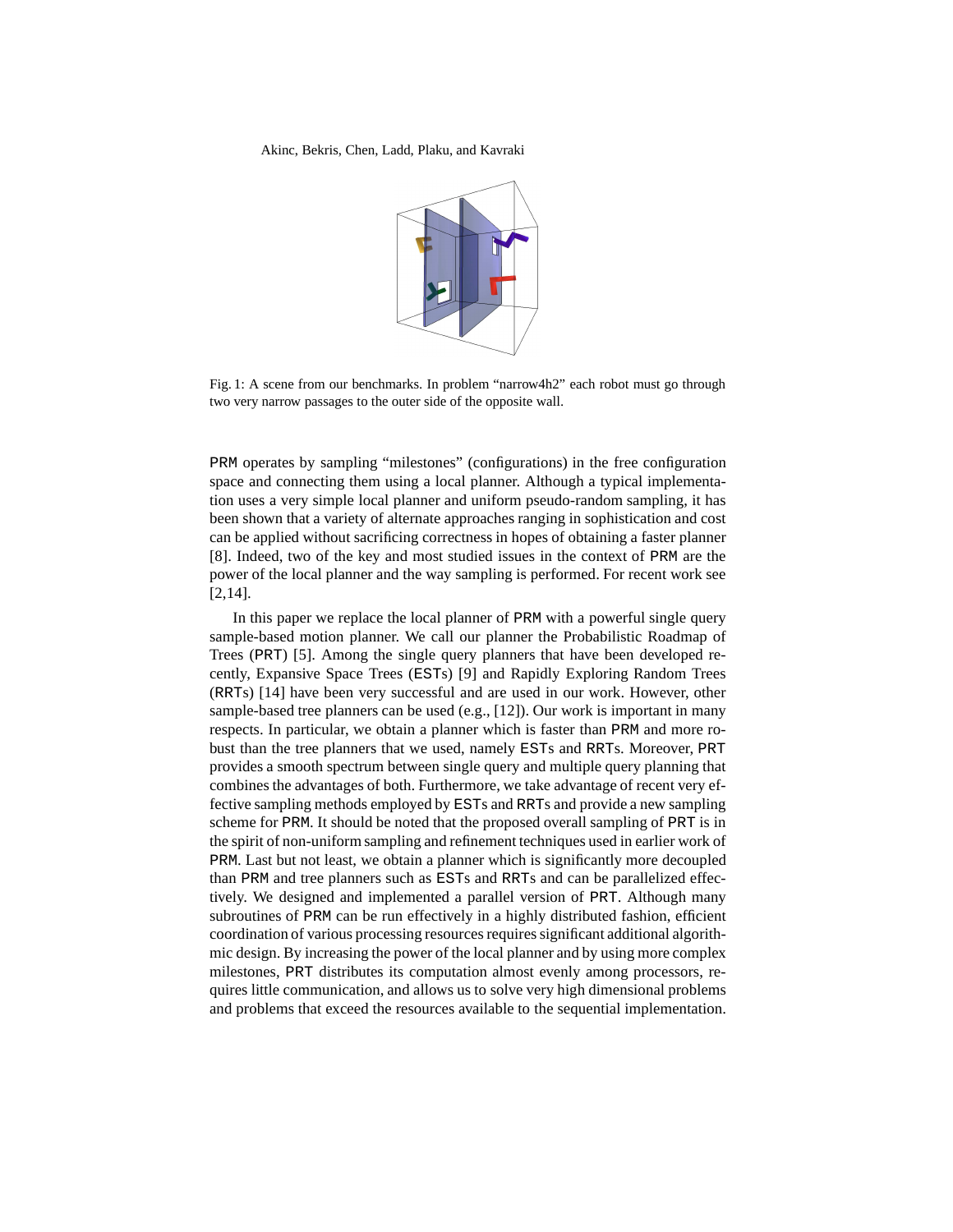This paper presents experiments with up to 36 degrees-of-freedom (DOF) where PRT obtains a solution at a fraction of the running time needed by PRM, EST, or RRT. Figure 1 shows an example. We were able to obtain nearly linear speedup for parallel PRT.

Our long term goal is to study high-dimensional problems [12] such as those arising in planning with flexible objects [13], reconfigurable robots [17], complex planning instances [16], and computational biology search problems [1,3]. Such problems test the limits of current planner implementations. One important avenue of untapped potential is in making effective use of parallelism in motion planning. Our work describes a robust planner, which provides a smooth transition from single query to multiple query planners and can be used for problems that are beyond the capabilities of current planners.

# **2 The** PRT **Planner**

In this section, we describe the basic operation of the PRT algorithm [5]. PRT constructs a roadmap aiming at capturing the connectivity of the free configuration space,  $C_{\text{free}}$ . The nodes of the roadmap are not single configurations but trees, which are referred to as milestones. Connections between milestones are computed by using sample-based tree planners. The tree planners that we have used are RRTs [14] and ESTs [9]. The pseudocode for PRT is given in Algorithm 1.

A roadmap is an undirected graph  $G = (V, E)$  over a finite set of configurations  $V \subset \mathcal{C}_{\text{free}}$  and each edge  $(u, v) \in E$  represents a local path from u to v. The undirected graph  $G_T = (V_T, E_T)$  is an induced subgraph of the roadmap which is defined by partitioning G into a set of subgraphs  $T_1, \ldots, T_K$  which are trees and contracting them into the vertices of  $G_T$ . In other words,  $V_T = \{T_1, \ldots, T_K\}$ and  $(T_i, T_j) \in E_T$  if there exists  $v_i \in T_i$  and  $v_j \in T_j$  such that  $v_i$  and  $v_j$  have been connected by a local path. As shown in Algorithm 1, the roadmap construction proceeds in three stages: milestone computation (lines 1–6), edge selection (lines 7–11), and edge computation (lines 12–16).

In PRT, the trees  $T_i$  or milestones of the roadmap  $G_T$  are computed by sampling their roots uniformly at random in  $C_{\text{free}}$  and then growing the trees using a samplebased tree planner which has as its goal expansion and exploration. We have found RRTs [14] and ESTs [9] to be suitable to PRT, but other sample-based tree planners (e.g., [12]) can be used as well.

The selection of candidate edges is governed by two parameters  $n_{\text{close}}$  and  $n_{\text{random}}$ . Each milestone  $T_i$  defines a representative configuration  $q_i$  which is computed as an aggregate of the configurations in  $T_i$ . Our implementation uses the centroid. If  $Q = \{q_1, \ldots, q_K\}$  is the set of centroids, then for each i, we determine  $n_{\text{close}}$  closest and  $n_{\text{random}}$  configurations  $q_i$  to  $q_i$  such that  $i \neq j$  and set each  $(T_i, T_j)$  as a candidate edge. The notion of closeness is determined by the metric d. The graph of candidate edges is denoted  $G_C = (V_T, E_C)$ .

The objective of our planner is to determine the existence of a path. To this end, we avoid computing a candidate edge unless placing that edge in  $E_T$  would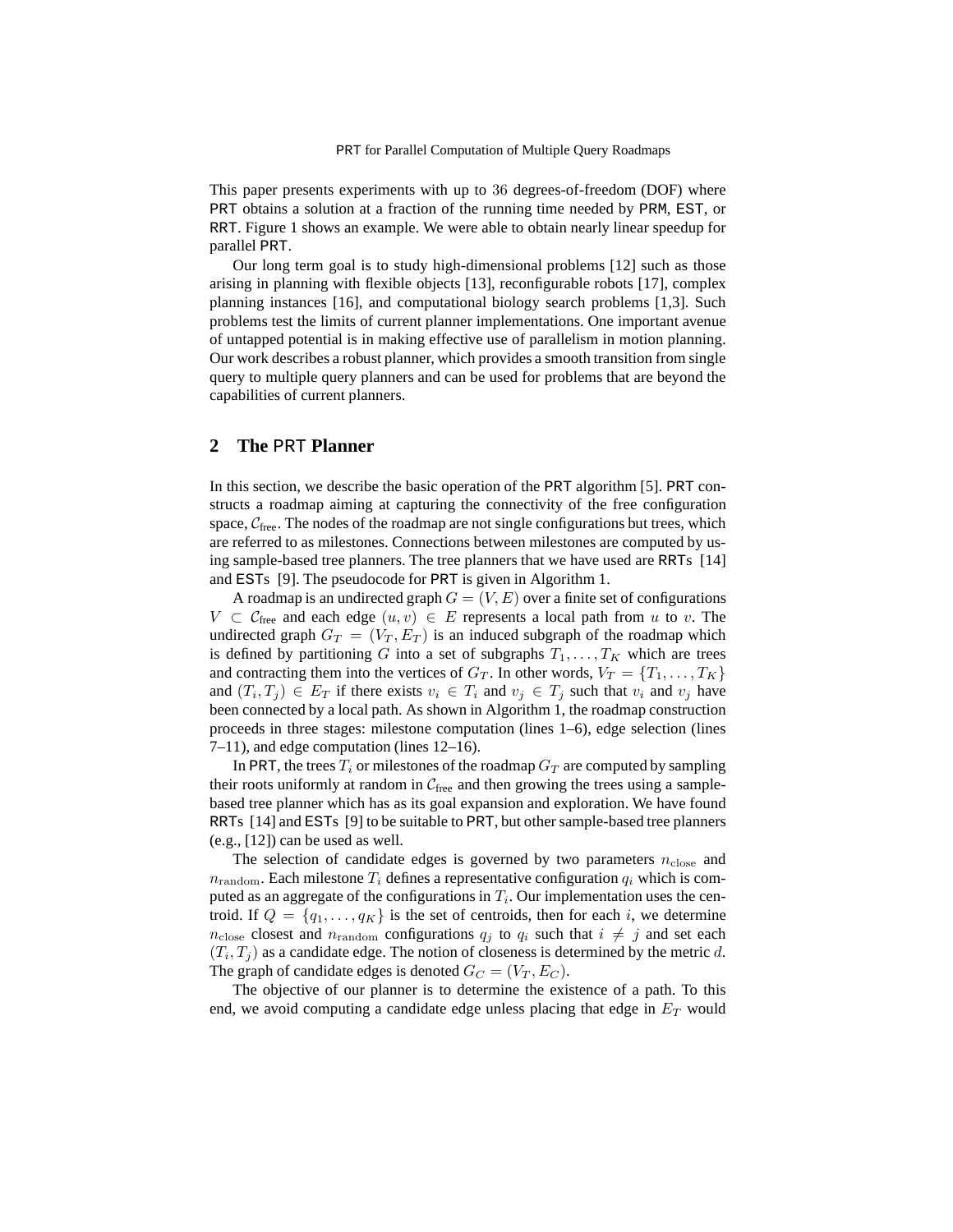1:  $V_T \leftarrow \emptyset$ ,  $E_T \leftarrow \emptyset$ ,  $Q \leftarrow \emptyset$ ,  $E_C \leftarrow \emptyset$ . 2: **while**  $|V_T| < K$  **do** 3:  $T \leftarrow$  build tree with root a randomly chosen free configuration. 4:  $V_T \leftarrow V_T \cup \{T\}.$ 5:  $Q \leftarrow Q \cup \{q_T\}$ , where  $q_T$  is the representative of T. 6: **end while** 7: **for all**  $T \in V_T$  **do** 8:  $S_{\text{close}} \leftarrow$  a set of  $n_{\text{close}}$  closest  $q \in Q$  to  $q_T$ . 9:  $S_{\text{random}} \leftarrow$  a set of  $n_{\text{random}}$  random  $q \in Q$  to  $q_T$ . 10:  $E_C \leftarrow E_C \cup \{(T, T') : q_{T'} \in S_{\text{close}} \cup S_{\text{random}}\}.$ 11: **end for** 12: **for all**  $(T_1, T_2) \in E_C$  **do** 13: **if not**  $component(G, T_1, T_2)$  and  $tree\text{-}planner(T_1, T_2)$  then 14:  $E_T \leftarrow E_T \cup \{(T_1, T_2)\}.$ 15: **end if** 16: **end for**

decrease the number of connected components in  $G_T$ . Then, for each candidate edge  $(T_i, T_j)$ , a number of close pairs of configurations of  $T_i$  and  $T_j$  are quickly checked with a fast deterministic local planner, *i.e.*, a straight-line planner. If any local path is found, the edge  $(T_i, T_j)$  is added to  $E_T$  and no further computation takes place. Otherwise, a more complex tree-connection algorithm is executed, e.g., bi-directional RRT, EST, or other similar algorithms. During the tree connection additional configurations are typically added to the trees  $T_i$  and  $T_j$ .

# **3 Parallel Planning**

In this section, we describe the design and implementation of a parallel version of PRT. Before relating the details, we discuss data and control flow dependency in each stage of the PRT algorithm. During milestone computation, there are no dependencies. Each single milestone can be processed in parallel. Additional parallelization is stymied by the sampling scheme we use to generate milestones and would be considerably more involved. Random edge selection can be done in parallel; however, the distribution of the closest edge selection is more difficult since it requires the construction of a search structure that depends on the representatives of the milestones. Finally, edge computations are not entirely independent of eachother. Since milestones can change after an edge computation and since computing an edge requires direct knowledge of both milestones, the edge computations cannot be efficiently parallelized without some effort. Furthermore, computation pruning due to component analysis entails control flow dependencies throughout the computation of the edges. Our experiments with the sequential implementation revealed that the bulk of the run time occurs in milestone and edge computation.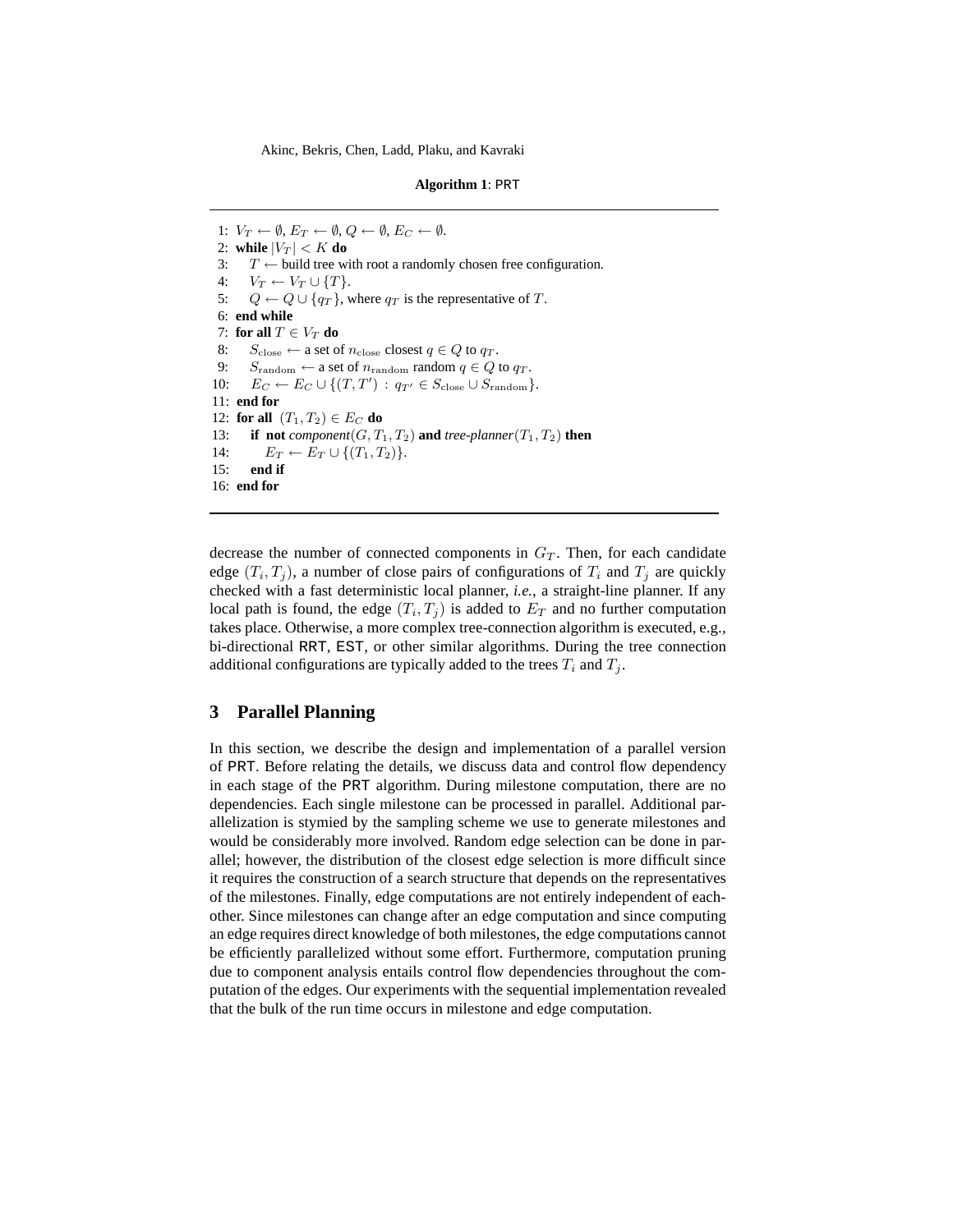PRT for Parallel Computation of Multiple Query Roadmaps

**Algorithm 2**: Hierarchical Operation of Parallel PRT

| <b>Scheduler</b>                                                                                                                                                                                                                                                                                                                                                                                                                                                                                                                                                                                                                                                                                                           | <b>Processor</b> $P_i$              |                                                                                                                                                                                                                                                                                                                                                                                                                                                                                                                                                                                                                                                                                |  |  |
|----------------------------------------------------------------------------------------------------------------------------------------------------------------------------------------------------------------------------------------------------------------------------------------------------------------------------------------------------------------------------------------------------------------------------------------------------------------------------------------------------------------------------------------------------------------------------------------------------------------------------------------------------------------------------------------------------------------------------|-------------------------------------|--------------------------------------------------------------------------------------------------------------------------------------------------------------------------------------------------------------------------------------------------------------------------------------------------------------------------------------------------------------------------------------------------------------------------------------------------------------------------------------------------------------------------------------------------------------------------------------------------------------------------------------------------------------------------------|--|--|
| 1: Synchronize with processors.<br>2: COMPUTE MILESTONES.<br>3: COMPUTE EDGES.                                                                                                                                                                                                                                                                                                                                                                                                                                                                                                                                                                                                                                             | PARALLEL<br>PRT                     | 1: Wait for synchronization.<br>2: COMPUTE MILESTONES.<br>3: COMPUTE EDGES.                                                                                                                                                                                                                                                                                                                                                                                                                                                                                                                                                                                                    |  |  |
| 1: $Q \leftarrow \emptyset$ .<br>2: $i \leftarrow 0$ .<br>3: while $i < K$ do<br>Wait for some $T_{\text{rep}}$ to arrive.<br>4:<br>5:<br>$Q \leftarrow Q \cup \{T_{\text{rep}}\}.$<br>$i \leftarrow i + 1.$<br>6:<br>7: end while<br>8: Broadcast finish to processors.                                                                                                                                                                                                                                                                                                                                                                                                                                                   | <b>COMPUTE</b><br><b>MILESTONES</b> | 1: $T_{P_i} \leftarrow \emptyset$ .<br>2: Post request for message from scheduler.<br>3: while finish has not been received do<br>$T \leftarrow$ generate a milestone.<br>4:<br>5:<br>$T_{P_i} \leftarrow T_{P_i} \cup \{T\}.$<br>6:<br>Send $T_{\text{rep}}$ to the scheduler.<br>7: end while                                                                                                                                                                                                                                                                                                                                                                                |  |  |
| 1: $G_C = (V_T, E_C) \leftarrow$ graph of candidate edges.<br>2: $L_{P_i} = (V_i, E_i) \leftarrow$ empty graph, for all $P_i$ .<br>3: $W = \{P_1, \ldots, P_n\}.$<br>4: while unprocessed edges remain in $G_C$ do<br>5:<br>COMPUTE PARTITIONS.<br>6:<br>for i: $P_i \in W$ and $ E_i  > 0$ do<br>7:<br>$e \leftarrow$ randomly selected from $E_i$ .<br>8:<br>Send e to $P_i$ .<br>9:<br>$E_i \leftarrow E_i - \{e\}.$<br>$W \leftarrow W - \{P_i\}.$<br>10:<br>11:<br>end for<br>12:<br>if computed edges have arrived then<br>13:<br>update connected components.<br>14:<br>remove from $G_C$ and $L_{P_i}$ 's all the un-<br>necessary edges.<br>15:<br>end if<br>16: end while<br>17: Broadcast finish to processors. | COMPUTE<br><b>EDGES</b>             | 1: Post request for message from scheduler.<br>2: while finish has not been received do<br>3:<br>while no message has been received do<br>4:<br>Complete a pending send operation.<br>5:<br>Complete a pending receive operation.<br>end while<br>6:<br>7:<br>if partition message has been received then<br>8:<br>COMPUTE PARTITIONS.<br>9:<br>end if<br>10:<br>if $e = (v_1, v_2)$ has been received then<br>11:<br>Complete pending receive operations (if<br>any) on $T_{v_1}$ and $T_{v_2}$ .<br>12:<br>Try to connect $T_{v_1}$ and $T_{v_2}$ .<br>Send result to scheduler.<br>13:<br>14:<br>end if<br>15:<br>Post request for message from scheduler.<br>16: end while |  |  |
| 1: $S = \{P_i : E_i = \emptyset\}.$<br>2: Compute $G'_{C} = (V_{S}, E_{S})$ , where<br>$V_S = \bigcup_{P \in S} V_P$ , and<br>3:<br>4:<br>$E_S = \{(v_1, v_2) \in E : v_1, v_2 \in V_S\}.$<br>5: Partition $G'_C$ into $L_{P_i}$ 's for $P_i \in S$ .<br>6: for $i: P_i \in S$ do<br>7:<br>map <sub>v</sub> $\leftarrow$ <i>P<sub>i</sub></i> for all $v \in V_{P_i}$ .<br>8: end for<br>9: Send map to $P_i$ for all $P_i \in S$ .                                                                                                                                                                                                                                                                                        | <b>COMPUTE</b><br><b>PARTITIONS</b> | 1: Complete all pending send operations.<br>2: Complete all pending receive operations.<br>3: Receive map from server.<br>4: for $i = 1$ to nr ms do<br>if $T_i \in T_{P_i}$ and $P_i \neq \text{map}_i$ then<br>5:<br>6:<br>Post request to send $T_i$ to map <sub>i</sub> .<br>7:<br>end if<br>8:<br>if $T_i \notin T_{P_i}$ and $P_i = \text{map}_i$ then<br>9:<br>Post request to receive $T_i$ from map <sub>i</sub> .<br>10:<br>end if<br>$11:$ end for                                                                                                                                                                                                                  |  |  |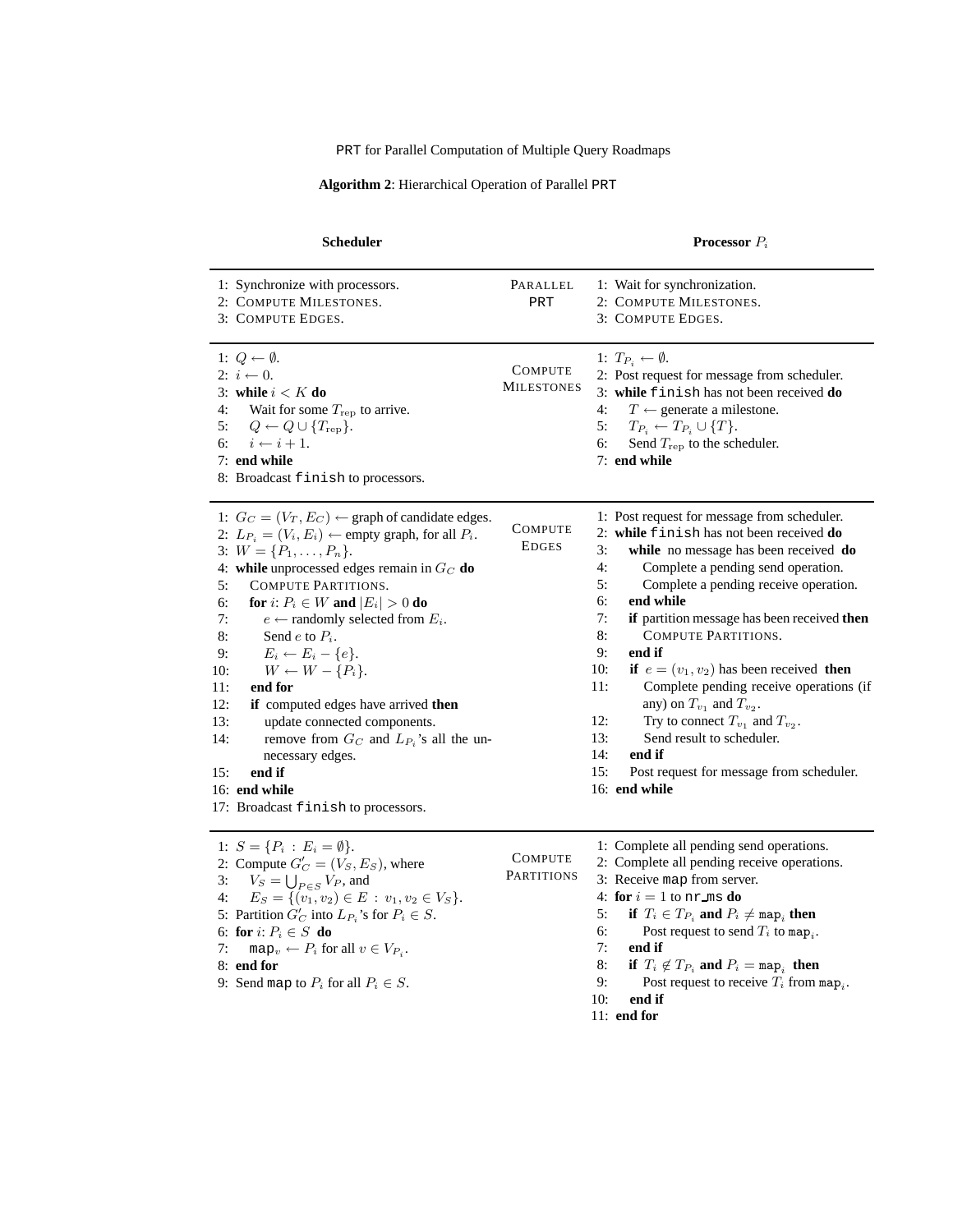We have chosen a scheduler–processor architecture for our parallel implementation. The processors are responsible for milestone and edge computations. The scheduler arbitrates milestone ownership, handles edge selection, assigns edge candidates to processors, and manages the connected component data structure. Parallel PRT is described in Algorithm 2.

During the milestone computation stage, each processor  $P_i$  computes a set  $T_{P_i}$ of milestones and sends to the scheduler their representatives until a predefined total number K of milestones have been computed. We call the subgraph of  $G_C$  induced by  $T_{P_i}$ , the local graph,  $L_{P_i} = (T_{P_i}, E_{P_i})$ . The edges of  $L_{P_i}$  are those which processor  $P_i$  can compute without communicating with other processors. During the edge computation, for each i, the scheduler selects an edge  $e_i$  uniformly at random from  $L_{P_i}$ , deletes  $e_i$  from  $G_C$  and  $L_i$ , and assigns the computation of  $e_i$  to processor  $P_i$ . If the edge connection is successful, then  $e_i$  is added to  $G_T$ . Then all edges  $(T_i, T_j) \in G_C$  such that  $T_i$  and  $T_j$  lie in the same connected component of  $G_T$  are deleted from  $G_C$  as they will not change the connected component structure of  $G_T$ . The above steps are repeated until there are no more edges in  $G_C$ . At each step, certain  $L_{P_i}$ 's may be empty due to edge deletions and cause some of the processors, say  $P_1, \ldots, P_N$ , to become idle. Our implementation avoids this problem by repartitioning the milestones owned by these processors. Given the graph  $G_C$ , we formulate the problem of finding "good" graph partitions as an optimization problem: determine a partition  $T_{P_1}, \ldots, T_{P_N}$  of the milestones that maximizes  $\sum_{i=1}^{N} |E_C \cap E_{P_i}|$ . This is an instance of the graph partition into N parts problem which is known to be NP-hard for  $N \geq 2$ . We partition the graph using the classical Kernighan-Lin algorithm [11] which is a greedy local optimization approach. Once the partitions are computed, they must be assigned to the processors in such a way that the number of milestones that need to be exchanged is minimized. This is an instance of the maximum bipartite matching problem and can be solved efficiently with the Hungarian algorithm [15].

## **4 Experiments and Results**

The experiments in this paper were chosen for two purposes: to test PRT on problems that cannot be efficiently solved by PRM and single-query planners and to evaluate parallel PRT performance compared to the sequential implementation.

*Benchmarks* We ran our experiments on a set of benchmarks chosen to vary in type and in difficulty. Problems "fence2" and "fence4" consisted of two and four non-convex parts, respectively, in a box split by a regular fence-like wall (Figure 2). Problem "narrow4h2" consisted of four non-convex parts and two walls with two disjoint small square holes (Figure 1). Problem "narrow6" consisted of six nonconvex parts and a single wall with a small square hole in it. Problems "random4" and "random-chain" consisted of four non-convex parts and a 12-DOF articulated arm represented as an open kinematic chain, respectively, in a box filled with random objects. Problem "puma-maze" consisted of a 6R articulated limb similar to a Puma560 surrounded by several vertical bars (Fig 1 and 2).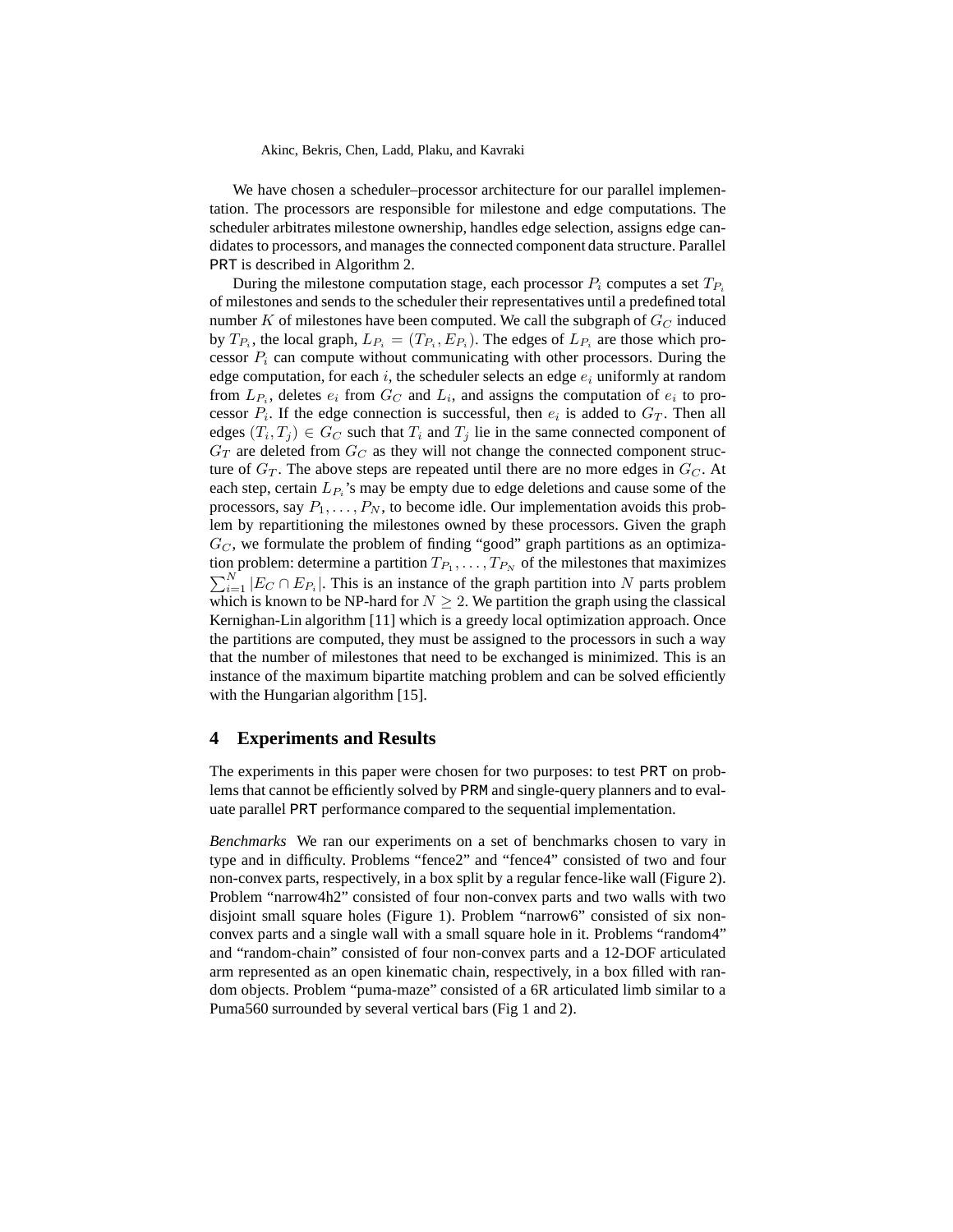PRT for Parallel Computation of Multiple Query Roadmaps



Fig. 2: Scenes from our benchmarks. From left to right, the depicted scenes are "puma box", "random4", and "fence2".

*Hardware and Software Setup* The implementation was carried out in Ansi C/C++ using the GNU compilers and libraries. Additionally, we made use of the SWIFT++ collision detection library [7], the Atlas2 implementation of LAPACK for numerical routines, the MPICH implementation of MPI standard for communication and OpenGL for visualization. The processing nodes consisted of eleven dual AMD Athlon 1900MPs with 1GB of memory each. The scheduler node was an AMD Athlon 1800XP with 500MB of memory. The network topology was switched 100Mbps for the processing nodes with a 1Gbps backbone to the scheduler node. All of the nodes ran Debian Linux with kernel 2.4.21.

*Comparison of* PRT *with Other Planners* By setting parameters in different ways our implementation of PRT can be made into PRM, bi-directional RRT, or EST. We tested their performance on various difficult benchmarks. Our experiments showed that PRM, RRT, or EST could not solve the "fence2" or "fence4" problems even after 8 hours of computation, while PRT was able to solve these problems in 868.18 and 3307.14 seconds on average, respectively. We also tested these algorithms on "narrow6" and "narrow4h2" benchmarks. PRM was not able to solve any of these problems after several hours of computation, and for the cost of two or three bidirectional RRT or EST queries, we can preprocess the space with PRT to obtain a structure that answers queries more robustly and more quickly than these samplebased tree planners.

*Measuring Parallel Efficiency* To measure the parallel efficiency of PRT, we ran on various benchmarks the parallel code with 1, 2, 4, 8, 16 and 22 processors the maximum number of processors we had available. Run times are averaged over several runs. In Table 1, we report results for PRT with RRT and EST as its local planners. In each case, we report time with one and twenty-two processors (time[1] and time[22]). Also, for the parallel runs, we report fraction of time spent in milestone computation (mc), edge computation, (ec), communication (comm), waiting (idle), and parallel efficiency (eff), which is calculated by  $t_s/(t_f \cdot N)$ , where  $t_s$  is sequential time,  $t_p$  is parallel time, and N is the number of processors.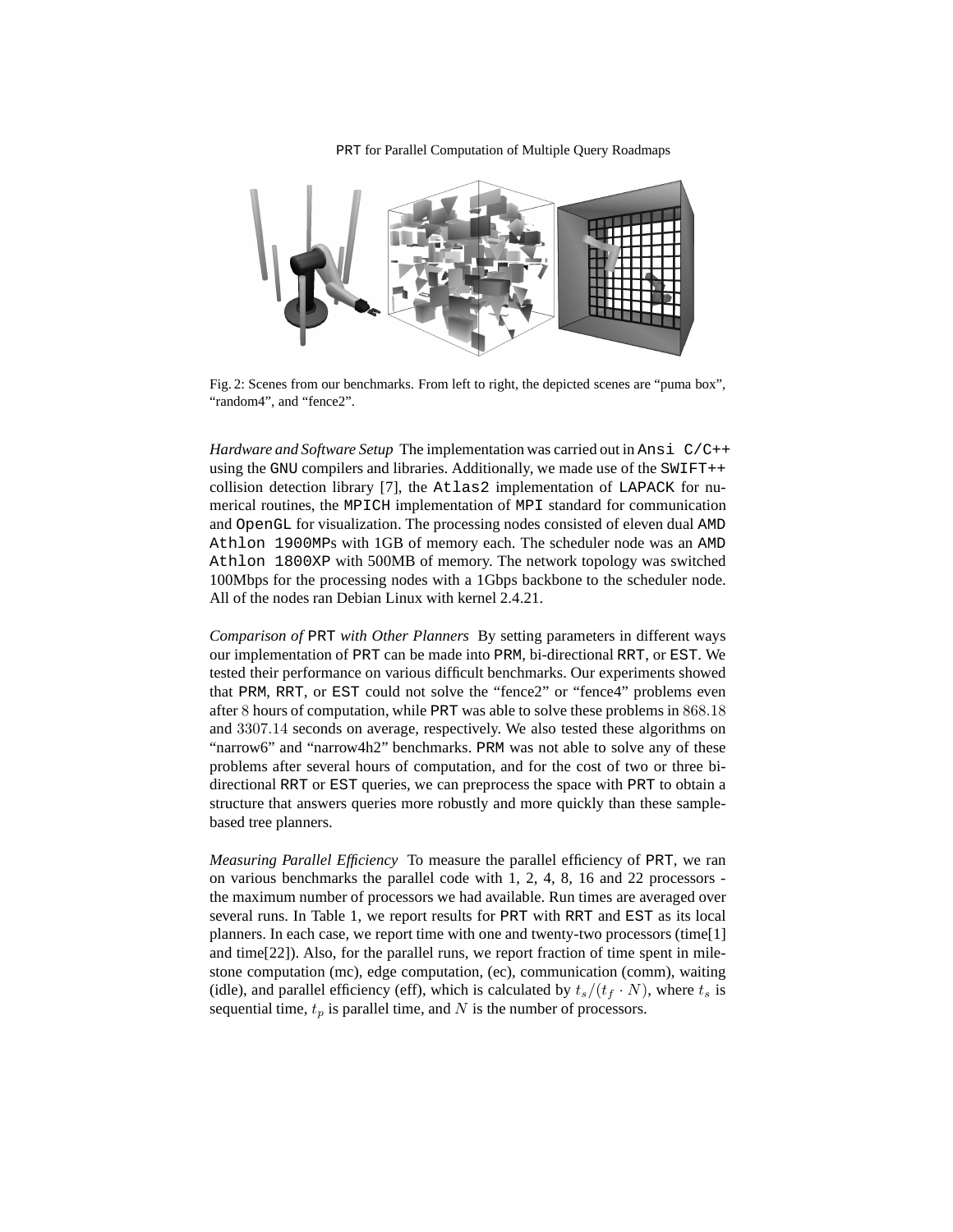Table 1: Parallel PRT versus Sequential PRT.

| PRT with bi-directional RRT as the local planner. |  |  |  |
|---------------------------------------------------|--|--|--|
|---------------------------------------------------|--|--|--|

| benchmark                                         | time[1](s) | time[22](s) | mc     | ec     | comm   | idle   | eff. |  |  |
|---------------------------------------------------|------------|-------------|--------|--------|--------|--------|------|--|--|
| fence <sub>2</sub>                                | 868.18     | 42.82       | 0.4108 | 0.4539 | 0.0965 | 0.0388 | 0.92 |  |  |
| fence4                                            | 3307.40    | 151.84      | 0.4008 | 0.5551 | 0.0203 | 0.0238 | 0.99 |  |  |
| narrow4h2                                         | 1666.95    | 93.21       | 0.3902 | 0.5028 | 0.0618 | 0.0452 | 0.81 |  |  |
| narrow6                                           | 3131.71    | 173.41      | 0.4500 | 0.4509 | 0.0692 | 0.0299 | 0.82 |  |  |
| random4                                           | 2242.39    | 125.56      | 0.3036 | 0.6412 | 0.0391 | 0.0161 | 0.81 |  |  |
| random-chain                                      | 10050.48   | 512.28      | 0.2330 | 0.7219 | 0.0221 | 0.0230 | 0.89 |  |  |
| puma-maze                                         | 8097.04    | 327.32      | 0.0248 | 0.8760 | 0.0844 | 0.0148 | 1.12 |  |  |
| PRT with bi-directional EST as the local planner. |            |             |        |        |        |        |      |  |  |
| benchmark                                         | time[1](s) | time[22](s) | mc     | ec     | comm   | idle   | eff. |  |  |
| fence <sub>2</sub>                                | 872.78     | 41.54       | 0.2776 | 0.6311 | 0.0657 | 0.0256 | 0.95 |  |  |
| fence4                                            | 3158.51    | 149.23      | 0.2365 | 0.7040 | 0.0449 | 0.0341 | 0.96 |  |  |
| narrow4h2                                         | 1290.25    | 79.51       | 0.2715 | 0.5813 | 0.0936 | 0.0536 | 0.74 |  |  |
| narrow6                                           | 2935.10    | 176.15      | 0.2605 | 0.6533 | 0.0583 | 0.0279 | 0.76 |  |  |
| random4                                           | 1577.97    | 107.83      | 0.1317 | 0.7897 | 0.0488 | 0.0298 | 0.67 |  |  |
| random-chain                                      | 10691.09   | 551.93      | 0.2186 | 0.7429 | 0.0155 | 0.0230 | 0.88 |  |  |
| puma-maze                                         | 10207.89   | 414.10      | 0.0206 | 0.8939 | 0.0764 | 0.0091 | 1.12 |  |  |



In Figure 3, we present two plots of parallel PRT behavior. The plot on the left is for "fence2" and indicates the speedup obtained for different numbers of processors. The plot on the right is for "fence4" and presents logged data showing how processing nodes spend their time. These plots are characteristic of the behavior of the algorithm on the other benchmarks as well.

The overall efficiency of the parallel PRT is reasonably high on average 88.8% and in all our experiments in the range 67–99%. We also had a benchmark were superlinear, 1.12, speedup was obtained. Also, the speedup graph in Figure 3 is almost linear which suggests that the efficiency constant is not decaying with the number of processors. However, Algorithm 2 as presented places a load on the scheduler which is proportional to the number of processing nodes. As the number of processors in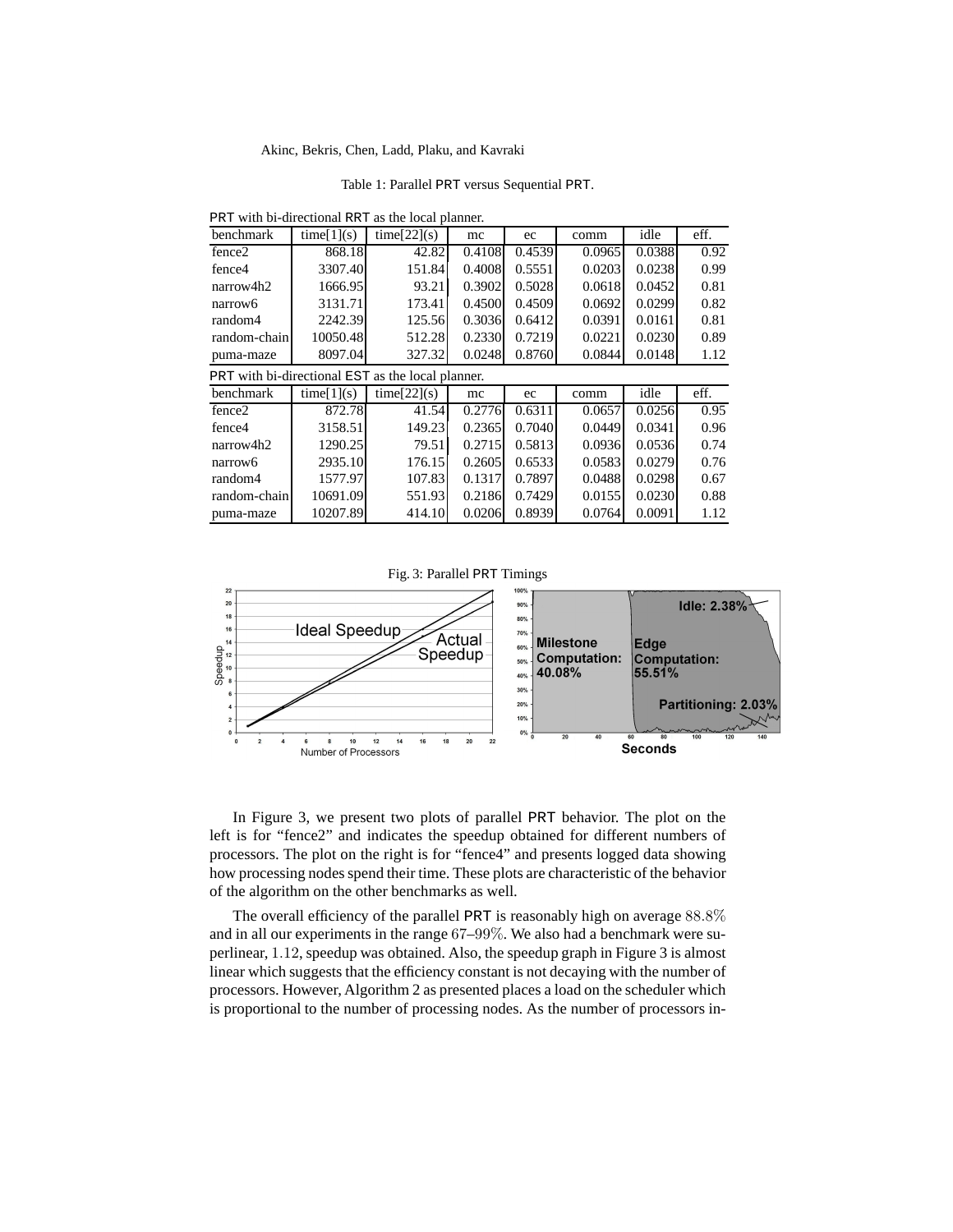creases, this will eventually become a problem. A possible solution to this problem might be to increase the number of schedulers or to have a hierarchy of schedulers.

Nevertheless, there are several advantages of the parallel PRT algorithm. It is fairly simple and makes insignificant use of any blocking communication calls. Milestone and edge computations are also nearly fully distributed and storage is also distributed evenly.

Virtually all of the communication overhead occurs during the edge computations. This phase of the computation would be the most reasonable place to attempt to make further improvements. The graph partition scheme we used in our implementation optimized the sum of the number edges in the  $L_{P_i}$ 's. A better quantity to optimize would be to maximize the minimum number of edges over all  $L_{P_i}$ 's. This would favor better load balancing.

## **5 Discussion**

We observed in our experiments that PRT is a powerful multiple query planner which combines advantages of traditional sampling-based single query and multiple query planners. By varying parameters, a smooth spectrum between single-query planners and PRM can be obtained from our PRT implementation. The sampling done in PRT has common attributes with earlier refinement and non-uniform sampling techniques used in PRM planning [10]. We believe that the efficiency of the PRT derives in part from offering the sample-based tree planner easier queries as they come from the closest neighbor clustering and the fact that the global sampling property of PRM is retained so that sample-based expansion heuristics, such as RRT and EST do not get trapped.

We observed that PRT exhibits similar behavior no matter whether bi-directional RRT or EST is being used as its local planner. Both RRTs and ESTs are well-known to be extremely sensitive to the interplay between the metric and the success of the planner[14]. We also made this observation in our implementation. In environments with thin obstacles, in particular the fence environment, RRT and EST tended to produce many configurations that were stuck near obstacles. In these environments RRT and EST are forced to do a similar amount of work to the PRM or PRT preprocessing phases to answer a single query. The efficiency of PRT is not limited to the specific single query planners that we used. In fact, other sample-based tree planners with good coverage properties can be substituted. Furthermore, we suggested a parallel implementation of PRT and obtained an efficient division of labor allowing PRT to tackle problems of unprecedented complexity.

We plan to scale our PRT implementation to a cluster with several hundred nodes. To do this, it is likely that some decentralization of the scheduling computations will become necessary. Our goal is to apply our work to increasingly hard planning problems dealing with flexible robots [13], reconfigurable robots [17], complex planning instances [16], and computational biology applications [3,1].

*Acknowledgement* Work on this paper by M. Akinc, K. Bekris, B. Chen, A. Ladd, E. Plaku, and L. Kavraki has been partially supported by NSF 9702288, NSF 0308237, NSF 0205671,